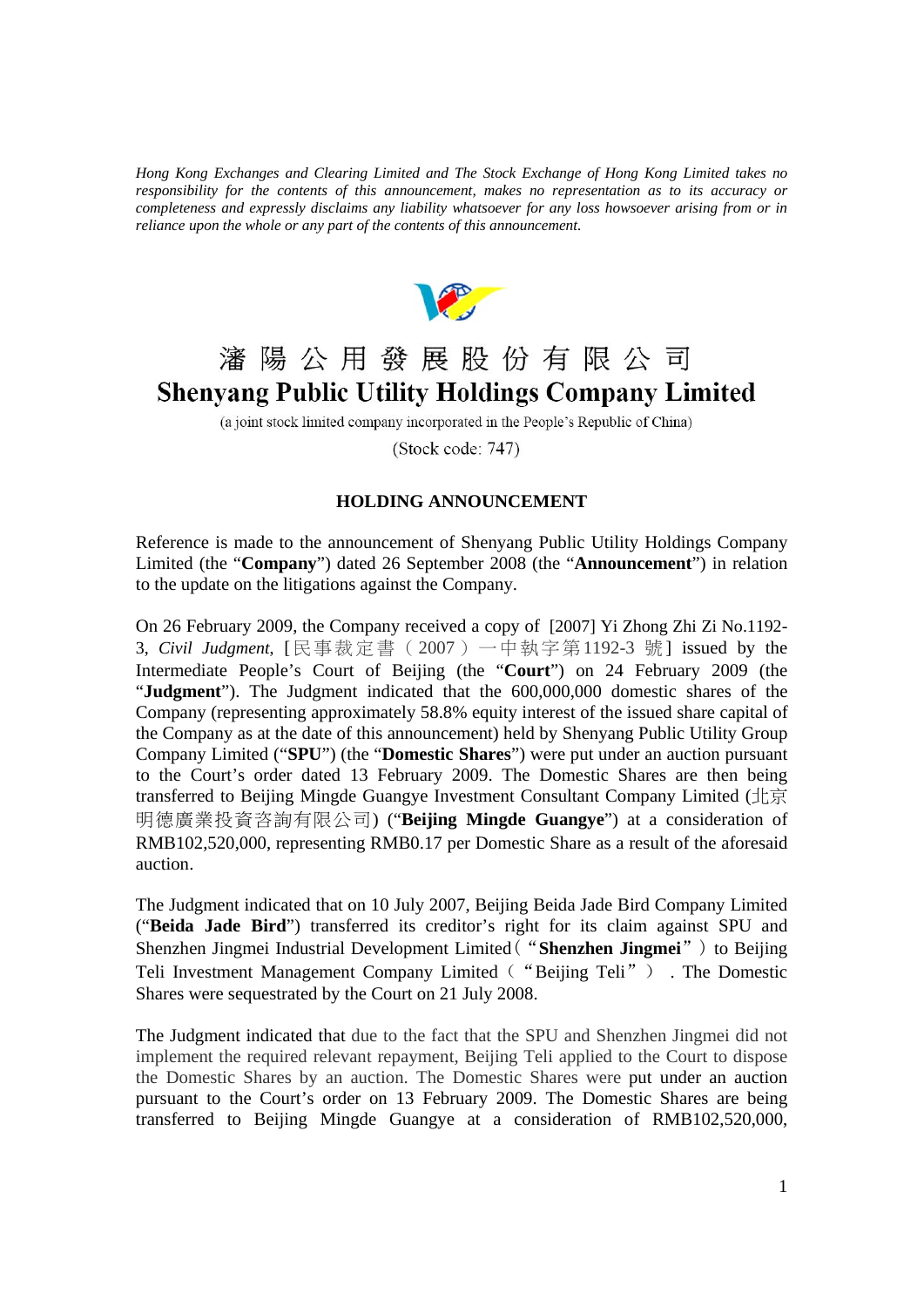representing RMB0.17 per Domestic Share as a result of the aforesaid auction.

## **SUPPORT FOR RESUMPTION PROPOSAL**

Trading in the H Shares was suspended with effect on 23 December 2004 and has remained suspended pending the release of announcement relating to the outstanding financial statements of the Company and the submission of a viable resumption proposal to demonstrate, among other things, that the Company (i) complies with Rule 13.24 of the Listing Rules; (ii) has in place adequate financial reporting system and internal control procedures; and (iii) has sufficient working capital for the operation to seek its approval for the resumption of trading in the H Shares. Further announcement will be made in this regard in compliance with the Listing Rules. Trading in the shares of the Company will remain suspended until further notice.

Beijing Mingde Guangye has indicated in a letter to the Company on 26 February 2009 that it fully supports the resumption of trading of H-shares of the Company.

### **TAKEOVERS CODE IMPLICATION**

Pursuant to Rule 26 of the Code, Beijing Mingde Guangye, which will hold 58.8% equity interest of the Company after the transfer of Domestic Shares, will be under an obligation to make a general offer for all the shares of the Company. The Company is given to understand that Beijing Mingde Guangye is in the process of engaging relevant professional parties in respect of its obligation to make a general offer under the Code.

As advised by Beijing Mingde Guangye, Beijing Mingde Guangye is also in the process of seeking legal and professional advice on whether the obtaining of approvals from relevant PRC government departments is required for making the Offer. Further announcement(s) setting out details of the Offer will be published as and when appropriate.

### **DISCLOSURE OF DEALINGS**

The associates of the Company are hereby reminded to disclose their dealings in any securities of the Company under Rule 22 of the Code.

In accordance with Rule 3.8 of the Code, reproduced below is the full text of Note 11 to Rule 22 of the Code:

"Responsibilities of stockbrokers, banks and other intermediaries

Stockbrokers, banks and others who deal in relevant securities on behalf of clients have a general duty to ensure, so far as they are able, that those clients are aware of the disclosure obligations attaching to associates and other persons under Rule 22 and that those clients are willing to comply with them. Principal traders and dealers who deal directly with investors should, in appropriate cases, likewise draw attention to the relevant Rules. However, this does not apply when the total value of dealings (excluding